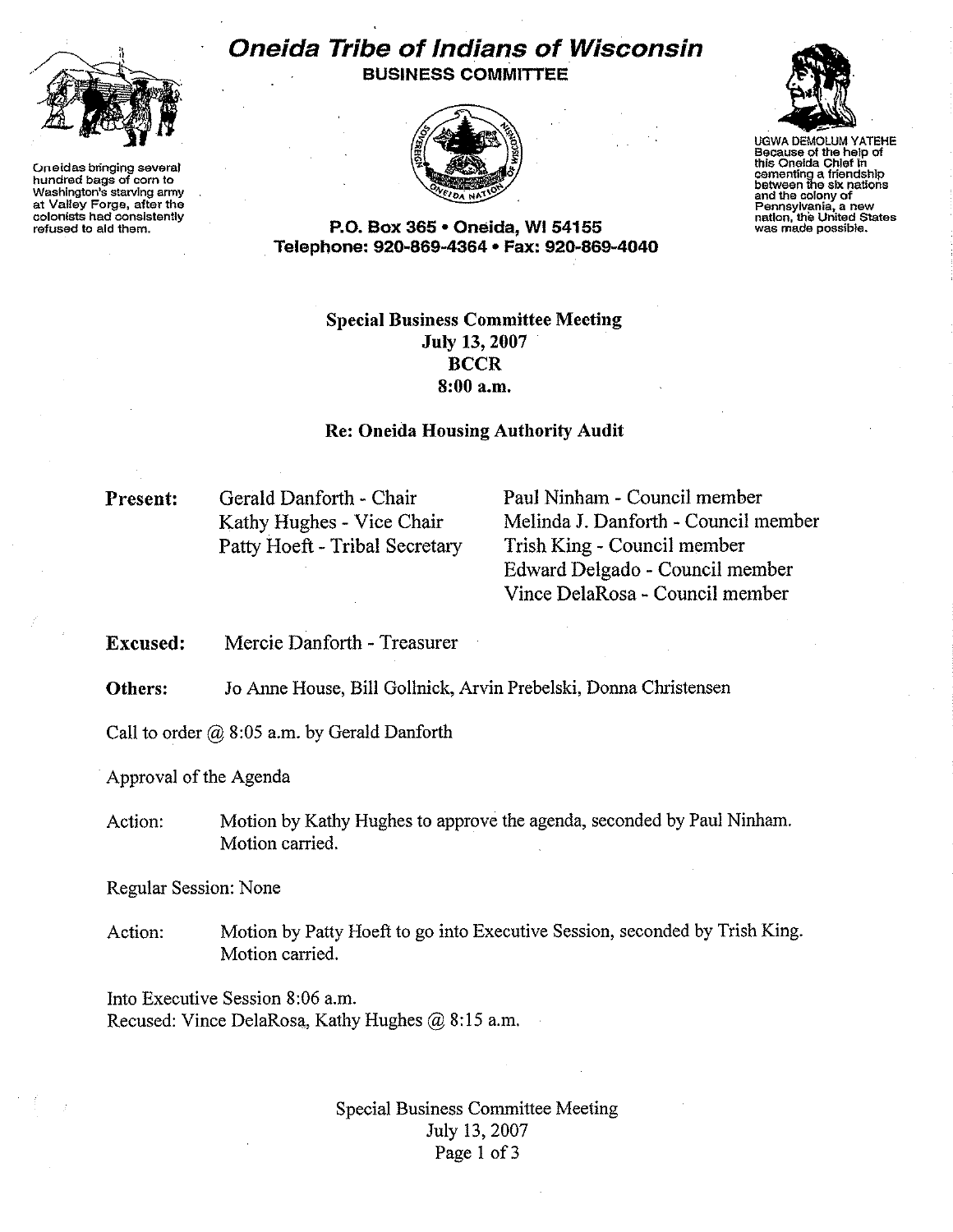Action: Motion by Paul Ninham to recess until Wednesday, July 18, 2007 @ 3:00 p.m., seconded by Trish King. Motion carried.

 $\bullet$  (  $\bullet$  ) and  $\bullet$  (  $\bullet$  ) and  $\bullet$  (

(

 $\big($ 

Recessed/Adjourned @ 12:20 p.m. on July 13,2007

## **Reconvened July 18, 2007**

Present: Gerald Danforth, Mercie Danforth, Patty Hoeft, Trish King, Paul Ninham, Melinda J. Danforth, Ed Delgado

Excused: Vince DelaRosa, Kathy Hughes

Action: Motion by Patty Hoeft to go into Executive Session, seconded by Melinda J. Danforth. Motion carried.

Into Executive Session at 3:05 p.m. Back into Regular Session at 5:25 p.m.

| 1.      | <b>Audit Committee</b> | RE: Conflicts of Interest                                                                                                                                                                                                               |
|---------|------------------------|-----------------------------------------------------------------------------------------------------------------------------------------------------------------------------------------------------------------------------------------|
|         | Discussion only        |                                                                                                                                                                                                                                         |
| 2.      | <b>Audit Committee</b> | RE: Oneida Housing Authority Audit Phase 1, Reports 1-11                                                                                                                                                                                |
| Action: |                        | Motion by Paul Ninham to refer the Oneida Housing Authority Phase 1, Reports<br>1-11 back to the Audit Committee, seconded by Trish King. Motion carried.                                                                               |
| 3.      | <b>Audit Committee</b> | RE: Oneida Housing Authority Audit regarding Expenses,<br>Advances and Re-payments                                                                                                                                                      |
| Action: |                        | Motion by Melinda J. Danforth to direct the Audit Committee to work with the<br>Accounting Controllers to define or identify funds for collection owed back to the<br>Oneida Housing Authority, seconded by Ed Delgado. Motion carried. |
| Action: |                        | Motion by Patty Hoeft to adopt emergency resolution 7-18-07-A to amend the<br>Oneida Housing Authority Ordinance on an emergency basis that would dissolve<br>the Oneida Housing Authority, seconded by Paul Ninham. Motion carried.    |